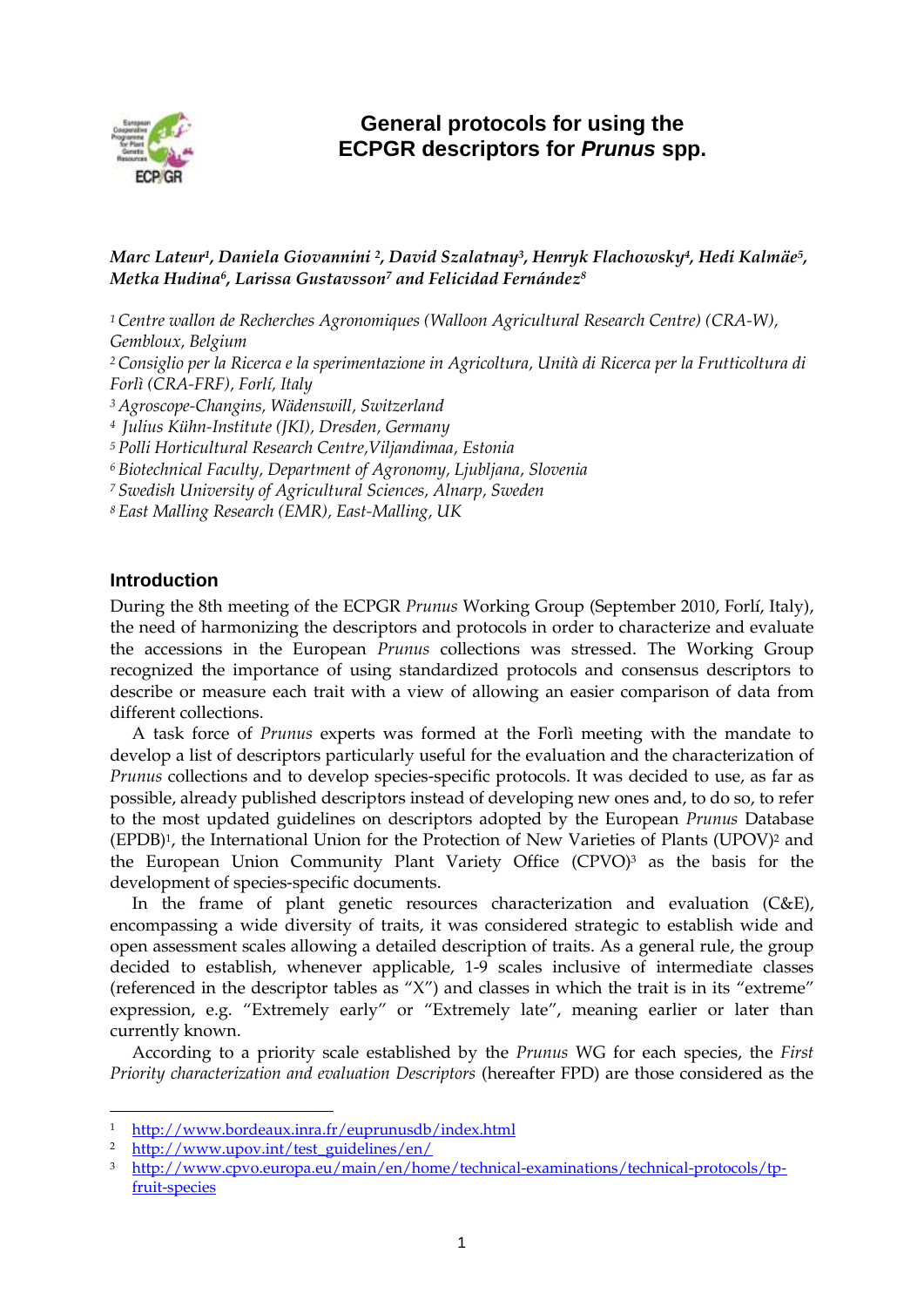most useful, hence to be prioritized in the process of characterization of the accessions to be included in the EPDB.

In the second priority level, the identification of a second set of descriptors, named *Second Priority Descriptors*, was also deemed useful to supplement the FPD set with the aim of increasing completeness of the evaluation and/or characterization work. Whenever possible, it was decided to adopt the same FPDs across the different *Prunus* species.

The general guidelines endorsed by the *Prunus* WG are presented below.

## **General guidelines for phenotyping** *Prunus* **species**

For the comparison of data throughout different collections and countries to be as reliable as possible, it is recommended to provide the most relevant information on the climate and soil characteristics at the genebank site (e.g. latitude and longitude; minimum, maximum and average monthly temperatures; total rainfall amount and distribution in the year; soil texture; pH; active limestone percentage, etc.).

#### **Collection design**

It is also recommended to describe briefly the collection design and routine management. Particularly useful would be information on:

- $\checkmark$  tree spacing and training system;
- $\checkmark$  number of trees/accessions evaluated;
- $\checkmark$  age of the trees evaluated;
- $\checkmark$  rootstock used;
- $\checkmark$  standard management practices as related to tree (e.g. pruning, thinning, phytosanitary treatments), soil (e.g. weeding, cultivation or permanent sod between rows) and water management.

### **Reference cultivars**

Ideally, several reference cultivars, well known worldwide and especially by the evaluator, should be included in the collection and in the evaluation work, so as to help classifying each accession for as many descriptors as possible.

### **Phenology of flowering and harvesting**

The monitoring of the flowering phenology should take into account the flower buds inserted on the most representative type of fertile wood of each *Prunus* species. In order to monitor accurately enough the timing of flowering, it is recommended to repeat the survey two to three times a week (e.g. Monday, Wednesday, Friday) from the flower bud swelling stage till the petal fall, to assign the correct stage.

#### • **Phenology of flowering**

Ideally, three dates should be recorded:

- 1. beginning of flowering (about 10% of the flowers have reached the open stage; BBCH 611);
- 2. full flowering (about 50% of the flowers have reached the open stage; BBCH 65);
- 3. end of flowering (end of petal fall; BBCH 69).

It is important to record at least the date of beginning of flowering, as it is easier to detect and less susceptible to the evaluator's subjectivity.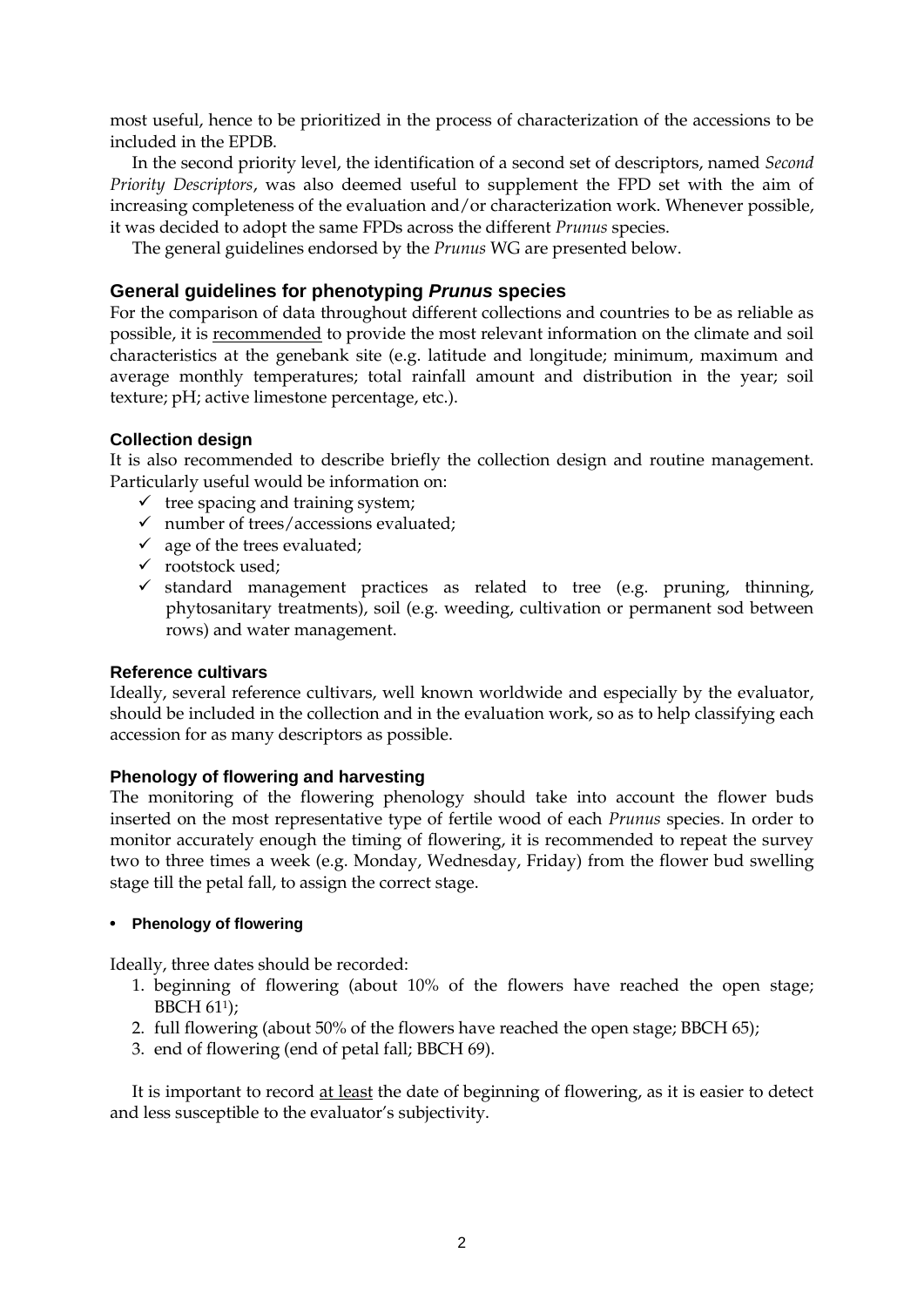#### • **Phenology of harvesting**

As in many *Prunus* species fruit ripening on the tree is scalar, it is recommended to record the harvest maturity date when some of the hanging fruits have first attained the eating maturity (BBCH 87 or 89, according to the species).

Practically,

- before encoding the phenological data in a database, all recorded dates should be converted in number of days from January 1st (e.g. in a non-leap year, March  $15 = 74$  days);
- the easiest way to classify the accessions into their relative group of flowering and/or harvesting time is to calculate the average flowering and harvesting times and to express them as "+ X" or "-  $X^*$  where  $X =$  number of days departing from the value of the reference cultivar(s).

## **Fruit description**

Heterogeneity is commonly observed among fruits of the same tree, at different sites and over the years even for traits such as shape, size, skin colour, soluble solids content, etc. It is therefore important to record data for a long enough period of time to capture the variability and calculate the average value for each trait. As a general rule, the assessment of the main morphological and qualitative traits should be carried out on samples of an adequate number of representative fruits, harvested as close as possible to their ready-to-eat stage. This is indeed the stage where fruit quality and organoleptic traits are expressed at their best.

Due to many variability factors, the evaluation/characterization of an accession can be considered as complete after a number of representative years of records. Three to six representative years are requested in order to classify the flowering and harvesting periods and the quality of the fruit of each genotype compared to the reference cultivars.

Years with severe spring frost or hail episodes significantly reducing flower and/or fruit load should not be considered as representative.

## **Assessment of fruit internal quality traits**

Instrumental analyses are very helpful to measure the internal quality of a fruit. As the ripening stage of the fruit sample strongly affects the results, it is very important to define a consensus stage at which measurements will be made. As the fruit quality of stone fruits is generally fully expressed at the ready-to-eat stage, it is recommended to carry out qualitative analyses on fruit samples at this stage. It is also recommended to prioritize the following measures, as they are well correlated with the quality perceived by the consumer at tasting:

#### • **Sugar content**

The soluble solids content (SSC) is measured on the juice expressed by the fruit sample using a refractometer (manual or automatic), and is referred to as the degrees Brix.

#### • **Acidity content**

The titratable acidity (TA) is measured on the juice obtained by squeezing the fruit sample, using a titrator (manual or automatized). Is it expressed in meq/l and is measured by using NaOH 0.1 N to neutralize the acids contained in a given amount of juice. A volume of 10 ml of juice is sufficient to perform the analysis.